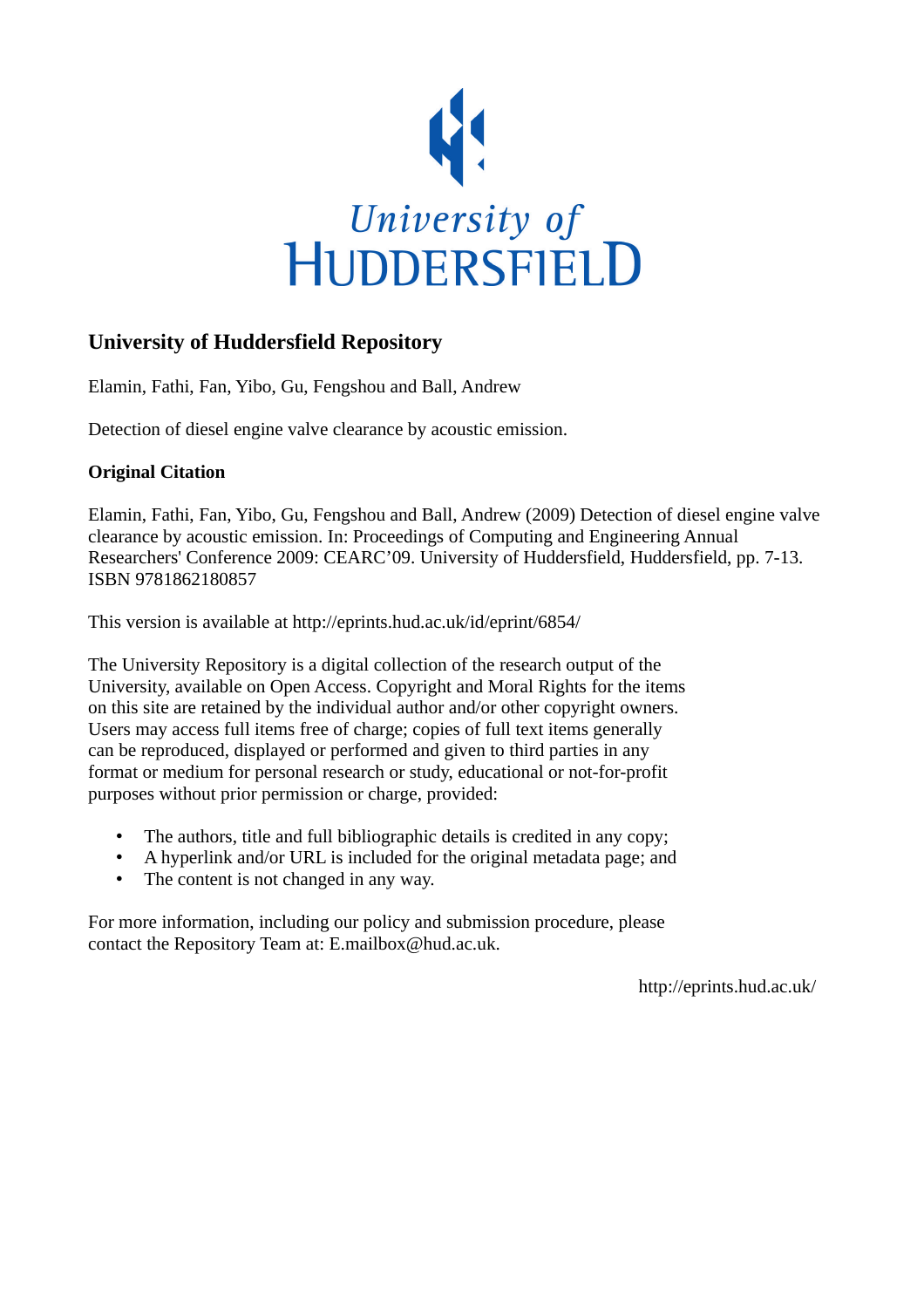## **DETECTION OF DIESEL ENGINE VALVE CLEARANCE BY ACOUSTIC EMISSION**

#### Fathi-Elamin, Y.Fan, F.Gu and A. Ball 1 University of Huddersfield, Queensgate, Huddersfield HD1 3DH, UK

#### **ABSTRACT**

*This paper investigated, using experimental method, the suitability of acoustic emission (AE) technique for the condition monitoring of diesel engine valve faults. The clearance fault was adjusted experimentally in an exhaust valve and successfully detected and diagnosed in a Ford FSD 425 fourcylinder, four-stroke, in-line OHV, direct injection diesel engine. The effect of faulty exhaust valve clearance on engine performance was monitored and the difference between the healthy and faulty engine was observed from the recorded AE signals. The measured results from this technique show that using only time domain and frequency domain analysis of acoustic emission signals can give a superior measure of engine condition. This concludes that acoustic emission is a powerful and reliable method of detection and diagnosis of the faults in diesel engines and this is considered to be a unique approach to condition monitoring of valve performance.* 

**Keywords** Condition monitoring, Diesel Engine Valve clearance, Acoustic Emission, Fault Detection, Signal Processing

#### **INTRODUCTION**

Faults in diesel engines are sometimes difficult to diagnose using conventional techniques such as vibration and acoustics measurements. Vibration monitoring gives only limited information about engine conditions. It often requires many accelerometers and different measurement positions to achieve a general estimation of the engine condition. Another disadvantage is that the vibration signals are contaminated by noise and need effective signal processing to get useful information [1].Problems are also encountered due to the non-stationary characteristics of the vibration signals encountered in the engine [2]. The advantages of airborne acoustic signals can give more information about the engine. However, since acoustic signals are easily contaminated by noise, it is often more difficult to extract useful condition monitoring information [3].

Therefore, to find more effective and reliable monitoring methods, this paper investigates the potential of AE technique to monitor the condition of diesel engines. AE signals encountered on diesel engines are the stress waves travelling on the surface of the engine. Mechanical events that generate AE include impacts and crack formation; in addition, fluid and gas flows also generated AE. [4].

The higher SNR of AE signal is because of the fact that the distance damping of the stress waves increases with frequency. Since AE frequency is much higher than vibrations, AE signals are unlikely influenced by the noises from longer distance. Thus, for AE measurement, the distance between sensor and source should be reduced as much as possible. This will mean that the AE signals are far more localised, e.g., appearing virtually only from the source where they are generated. It also means, however, that differential damping of different sources is crucial in sensor location considerations due to material interfaces along the signal path [5]. Of course, it is necessary to ensure good signal conductivity from the surface to the sensor and high vacuum grease should be used as a coupling.

The AE wave propagation in a real structure attenuates along its transmission path. Previous studies [6] have shown that AE source characteristic which may already be quite complex, can become even more complicated by factors which affect AE wave transmission and attenuation. These include internal damping, reflection, refraction, conversion mode and diffraction. Some of an engine's AE sources and their effects on the overall noise levels show that AE signal generated by engine involves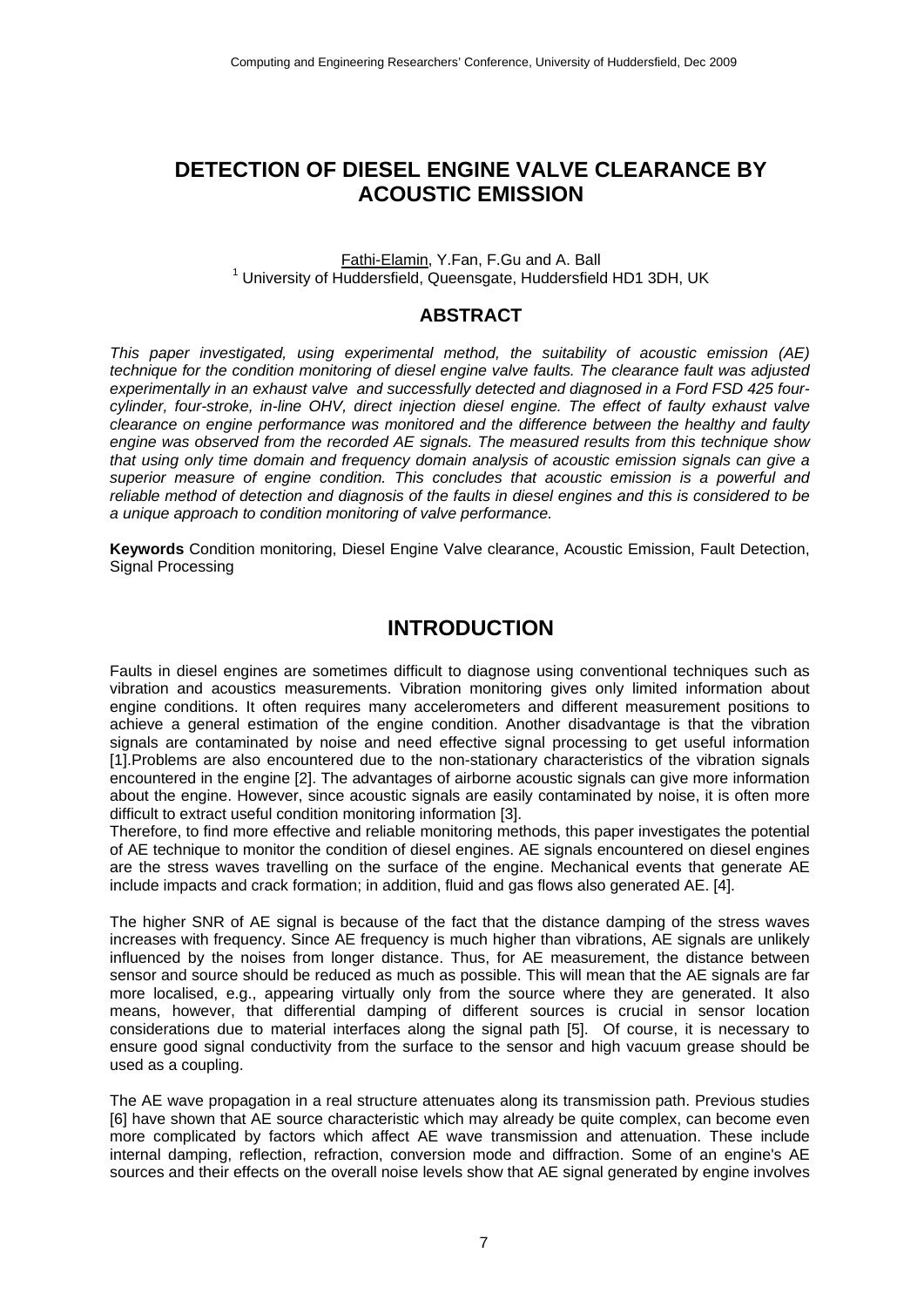different sources and mechanisms that make the AE signals very complicated. These AE signals contain not only stationary waveforms but also non-stationary transients, pulses and embedded noise.

## **EXPERIMENT**

This paper used a 2.5-litre, Ford FSD 425, four-cylinder, four-stroke in-line OHV, direct injection compression ignition diesel engine as the source of acoustic emission data as seen in Fig. 3.

I.

**Fig. 3** Photograph of test rig in situ. **Fig. 4** WD AE Sensor (Sensor1) **Fig. 5** D9241A AE Sensor (Sensor2)

Two types of AE sensors are mounted on the sensor holder which fixed on the engine cylinder by glue as shown in Figs. 4 and 5 and these are made by Physical Acoustics Corporation. One wideband sensor, WD, with an operating frequency range from 100kHz to 1MHz was connected to channel one as seen in Fig. 4 This type of sensor has a differential output to decrease the influence of noise. The second sensor is a differential sensor D9241 A, with operating frequency range from 20kHz to 180kHz, and this sensor was connected to channel two as seen in Fig. 5. These two sensors, with overlapping frequency ranges, were chosen for this study to determine the most suitable AE frequency for the condition monitoring of diesel engines.

High vacuum grease was applied between the sensor and the holder surface to get good signal conductivity. The two sensors were mounted in an appropriate places (both on the cylinder head of the engine) to collect the signals from all possible sources. The preamplifiers connected with these sensors are 2/4/6 preamplifiers and from the same company as made the sensors.

# **RESULTS AND DISCUSSIONS**

The first fault introduced was to increase the valve clearance in the exhaust valve of cylinder one by 0.5 mm (positive), and the second fault was to increase the clearance to 0.8 mm (positive). Data was collected for both faults, but this description is limited to the consequences of introducing the second fault (0.8 mm) because the first fault has no significant effect.

The measured AE signal from the engine was displayed in the time domain. The analysis in the time domain was expected to reveal the overall signal amplitude, and cyclic features.

Fig. 7 shows the raw AE waveform recorded from a healthy engine running at 1000 rpm and zero load in a laboratory environment without any special consideration or precautions. It presents the AE signal acquired from one working cycle of the running engine versus crank angle from the two sensors mounted on the cylinder head of the engine (see Figs. 4 and 5). The mechanical events corresponding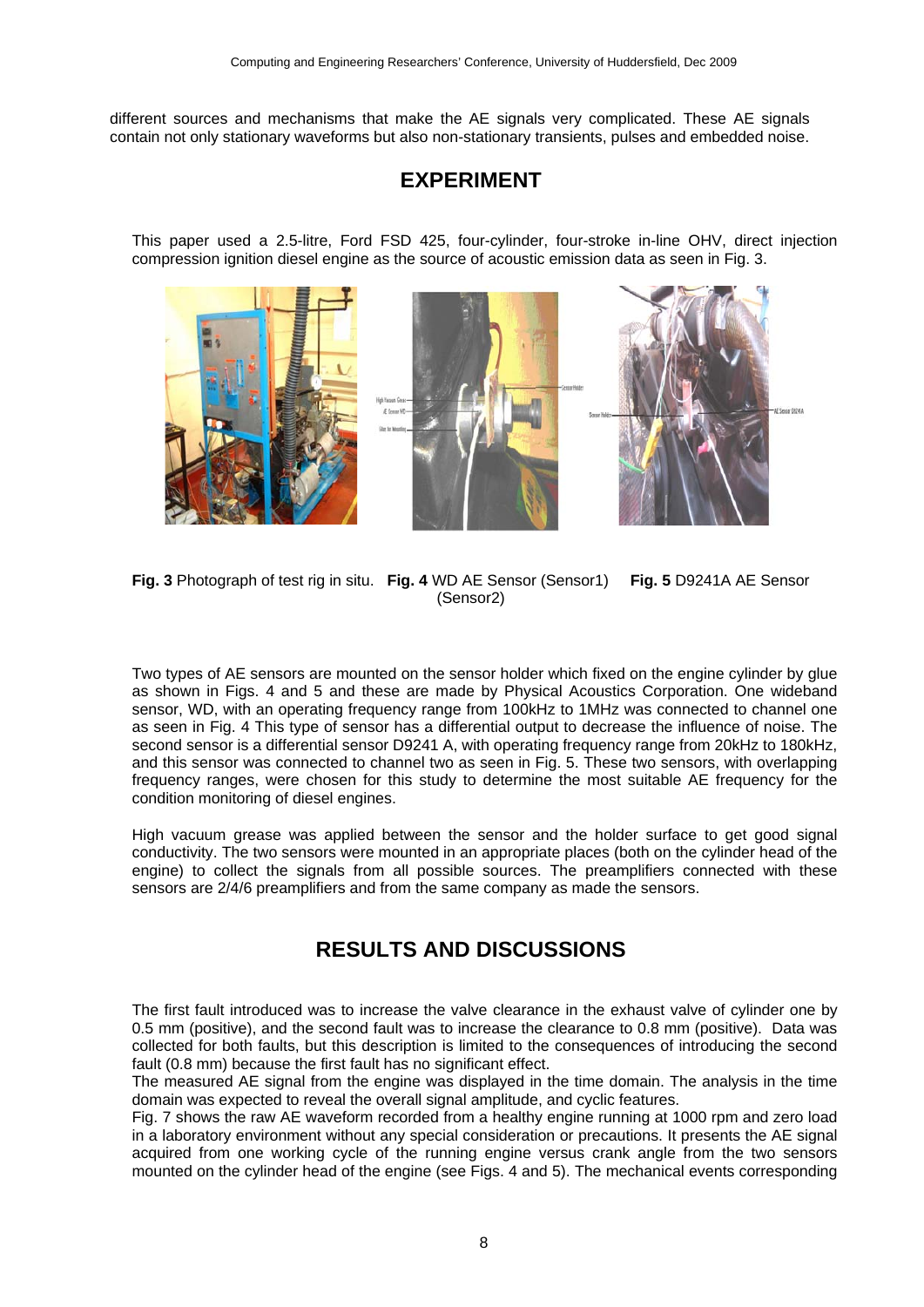to crank angle are shown along the bottom of Fig. 7. The main feature extracted from the AE waveform shown in Fig. 7 is that it exhibits four peaks equivalent to the engine firing sequences and each peak is caused by combustion in one of the cylinders of the engine, from left to right, cylinders 1, 2, 4, and 3. There is obvious difference in amplitude between sensors one and two, because of the different frequency ranges of each sensor, and the different sensor's mounting positions.

Thin vertical lines indicate TDC for each cylinder in their fire order: 1/ 2/ 4/ 3. On the figure, INJ is injector; EVO is exhaust valve opening; EVC is exhaust valve closing; IVO is intake valve opening; IVC is intake valve closing; and the numbers 1 to 4 represent the number of the cylinder.

As can be seen from Fig. 7, the largest AE signals, observed at both sensor positions are associated with injection events and occur around TDC for each cylinder. The highest AE amplitudes are, as would be expected, observed at the sensor close to the source, since the magnitude of the signal will decrease with distance from source. Smaller amplitude events are also associated with exhaust valves opening.

 The major mechanical events in the engine cylinder head are injection, fluid excitation, exhaust valve opening and mechanical impacts. It can be seen from the AE waveform shown in Fig. 7 that there were four large AE events equivalent to the engine firing sequences and each event was caused by the combustion in one of the cylinders of the engine.

The AE peaks, observed from both AE sensors were associated with injection events and occurred around TDC for each cylinder. Smaller AE events associated with exhaust valves opening can also be observed. The highest amplitude signal detected by sensor one was due to the events occurring in cylinder four. This is because sensor one was mounted closest to cylinder four. The highest amplitude at sensor two is due to events occurring in cylinder one. Numerous authors have confirmed that the highest amplitude AE signals are detected by those sensors placed closest to the source [7].



**Fig. 7** Raw AE signal from a running engine at zero Nm with 1000 rpm

For a given sensor the figures show that the dominant event follows the fuel injection; that exhaust valve opening is the most significant of valve events that events associated with the engine exhaust valve differ from those associated with the intake valves. The intake valve movement involves lower kinetic energies and the pressure differences across it might be expected to show lower inherent signal energy, and this almost certainly explains the non-appearance of clear exhaust valve closing events.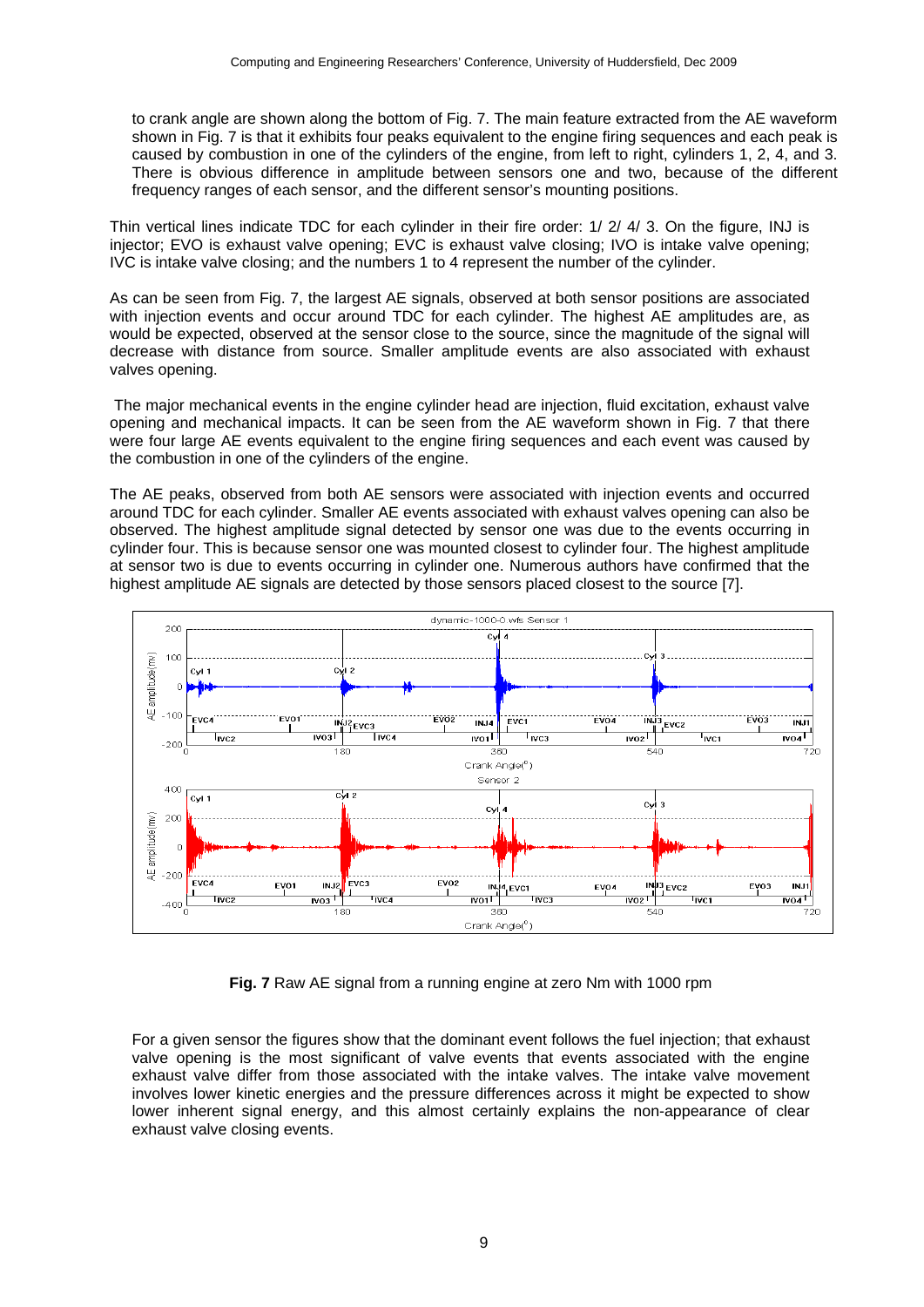The injector events for each cylinder occur at crank angles of around 0<sup>0</sup>, 180<sup>0</sup>, 360<sup>0</sup> and 540<sup>0</sup> after TDC for cylinder-1, consistent with the firing order of 1, 2, 4, 3. However, it is possible that the valves events include a number of related events associated with impacts of the rocker arm with the push rod or valve stem. This is also evident in the AE data that the actual timing of the events can be slightly different. The difference in energy between cycles - e.g. as the kinetic energy between the two potential impact points at push rod and valve stem - is relatively random, depending on exactly the position of the rocker from the previous cycle. There are apparent inconsistencies between cycles, e.g. the exhaust valve opening events show differences between the various running conditions. This is due to the exhaust valve opening energy changing with the force the hot products of combustion exert on the face of the valve, an effect whose magnitude will depend on running conditions.



Fig. 8 **Time domain AE signal from sensor one for healthy (blue) and faulty (red) exhaust valve, speed 1000 rpm and different loads** 

After investigated the AE activities from healthy engine, fault was introduced to the exhaust valve of cylinder 1 to see the response of AE. Fig. 8 shows the AE waveforms from sensor 1 when the engine ran at 1000 rpm with three different loads (0 Nm, 30 Nm and 60 Nm) under the healthy and faulty conditions. No significant change can be seen because sensor one had a higher frequency response and it was positioned relatively far from the faulty cylinder. There is obvious difference in amplitude between sensors one and two. This is mainly because of the different frequency ranges of the sensors. The different mounting positions also contributed to the variance of measurement. Furthermore, this seeded fault has no influence on the other healthy cylinders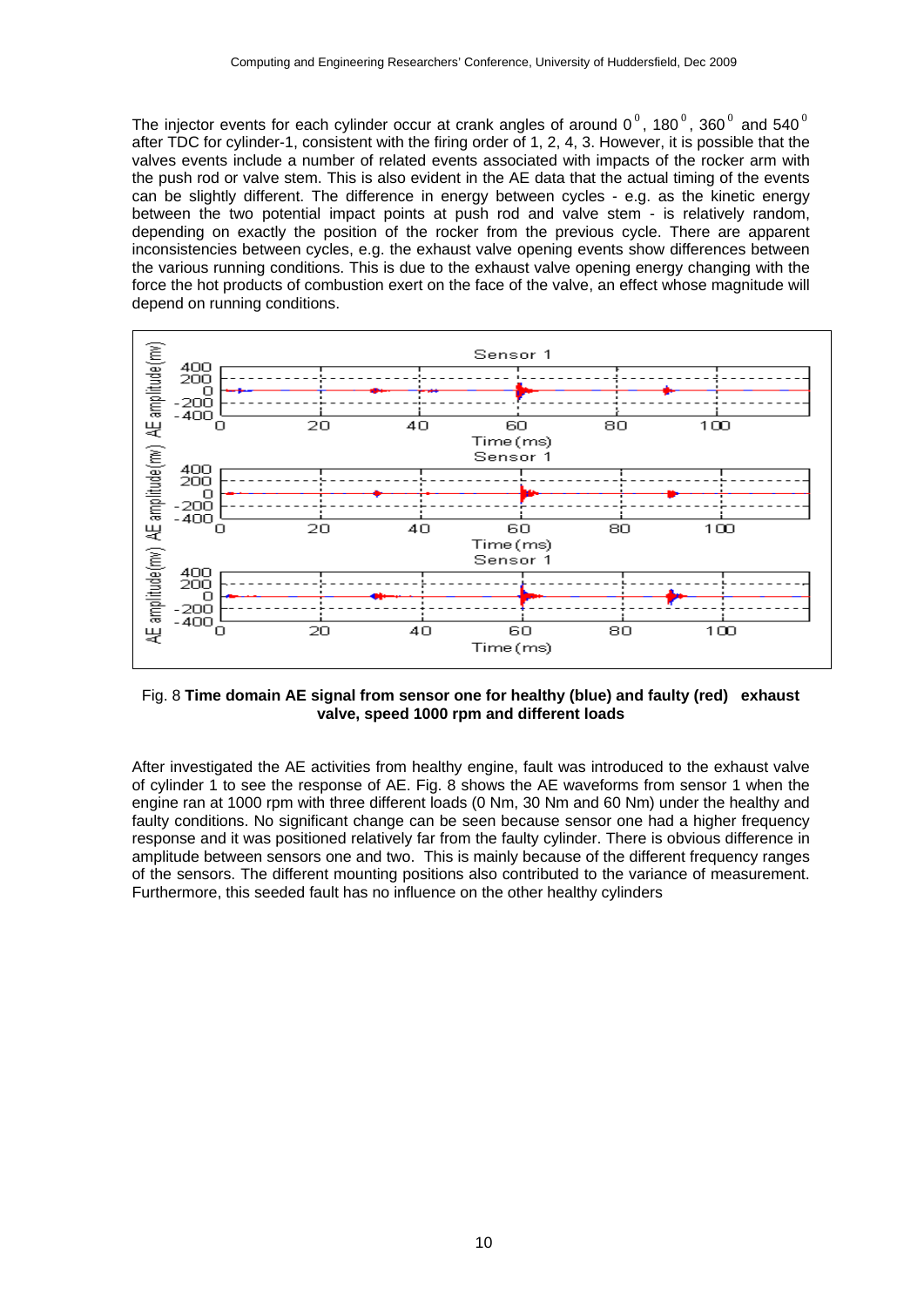

 **Fig. 9** Time domain AE signal from sensor two for healthy (blue) and faulty (red) exhaust valve, speed 1000 rpm and different loads

Fig. 9 shows that there is no significant difference in the AE signals around TDC for the faulty condition compared with the healthy one. The introduction of the fault appears to have no significant influence on the AE signal from the other cylinders. However, if the AE amplitudes are examined more closely, a relative decrease of amplitude for the faulty condition can be seen. This is because of the AE wave propagation through the engine cylinder head will attenuate a little whilst passing along a transmission path from the AE sources to the position of the sensor and this small increase of attenuation originates from the increase in valve clearance.

The change of AE signal from health to fault was more obvious when the engine speed was increased from 1000 rpm to 2000 rpm with different loads. It can be observed from the response of sensor one, shown in Fig.10, that the AE level under the faulty condition was lower than that under the healthy condition although the AE events were more or less the same.

![](_page_5_Figure_5.jpeg)

 Fig. 10 **Time domain AE signal from sensor one for healthy (blue) and faulty (red) exhaust valve, speed 2000 rpm and different loads**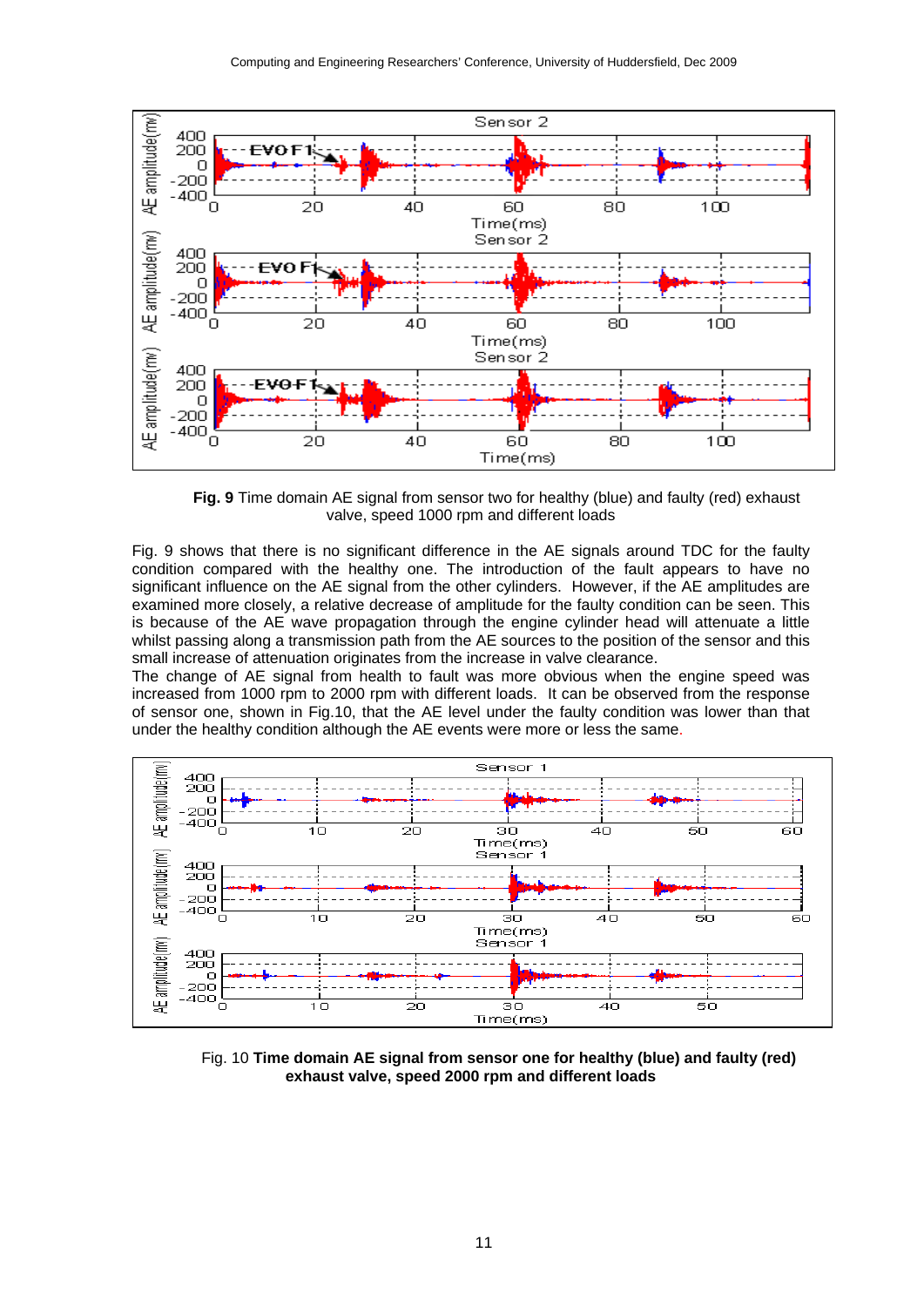In Fig. 11 the AE signal for sensor two shows a significant difference in the peak levels for the healthy and faulty conditions. This is because the position of sensor two is close to the faulty first cylinder, and the exhaust valve opening event is clear for both healthy and faulty conditions. The figure shows a difference in the AE signal amplitudes for the exhaust valve opening event with and without the fault, it also shows a clear difference in the time of occurrence at which the exhaust valve opens due to exhaust valve timing differences. Opening occurs later, and closing occurs earlier, for the faulty exhaust valve. The faulty valve opens at  $5^{\sigma}$  before BDC (46<sup>0</sup> later than for the healthy condition) and closes at 12<sup>0</sup> before TDC (25<sup>0</sup> earlier than for healthy condition),

![](_page_6_Figure_2.jpeg)

**Fig. 11** Time domain AE signal from sensor two for healthy (blue) and faulty (red)

#### exhaust valve, speed 2000 rpm and different loads

A later open of exhaust valve reduces power output because of the increased volume of exhaust gases that must be discharged from the cylinder. This means that there are greater pumping losses while evacuating the exhaust gases from the cylinder. These pumping losses occur before the piston reverses at the end of exhaust stroke.

Early close of exhaust valve leads to a shorter valve overlap period and also reduces the engine volumetric efficiency significantly because the exhaust gas occupies the space that could be used for fresh mixture. Again this results in reduced engine power output. This is why the cylinder pressure with a faulty exhaust valve is higher than that with a healthy valve.

In Fig. 11 if the AE amplitudes are examined closely the decrease in amplitude in the faulty condition in comparison with the healthy condition, is more distinct than in Fig. 10. This means that the power output of the engine is reduced, especially in the faulty cylinder, and the other cylinders will try to compensate for this power reduction by increasing their power output because the engine is working as one system; for this reason the AE signal is slightly decreased under faulty conditions.

# **CONCLUSIONS**

AE is an extremely powerful condition monitoring tool and the change of AE signal can clearly indicate the presence of fault in engine. In this research the AE events associated with exhaust valve opening was clearly observed and the difference between healthy and faulty valves was shown.

The dominant AE events in the four-stroke diesel engine cylinder head are associated with the injector and fluid excitation. Valve events (exhaust valve opening), mechanical impacts and gas flow excitation over the valve face are thought to be the main sources in the AE signal.